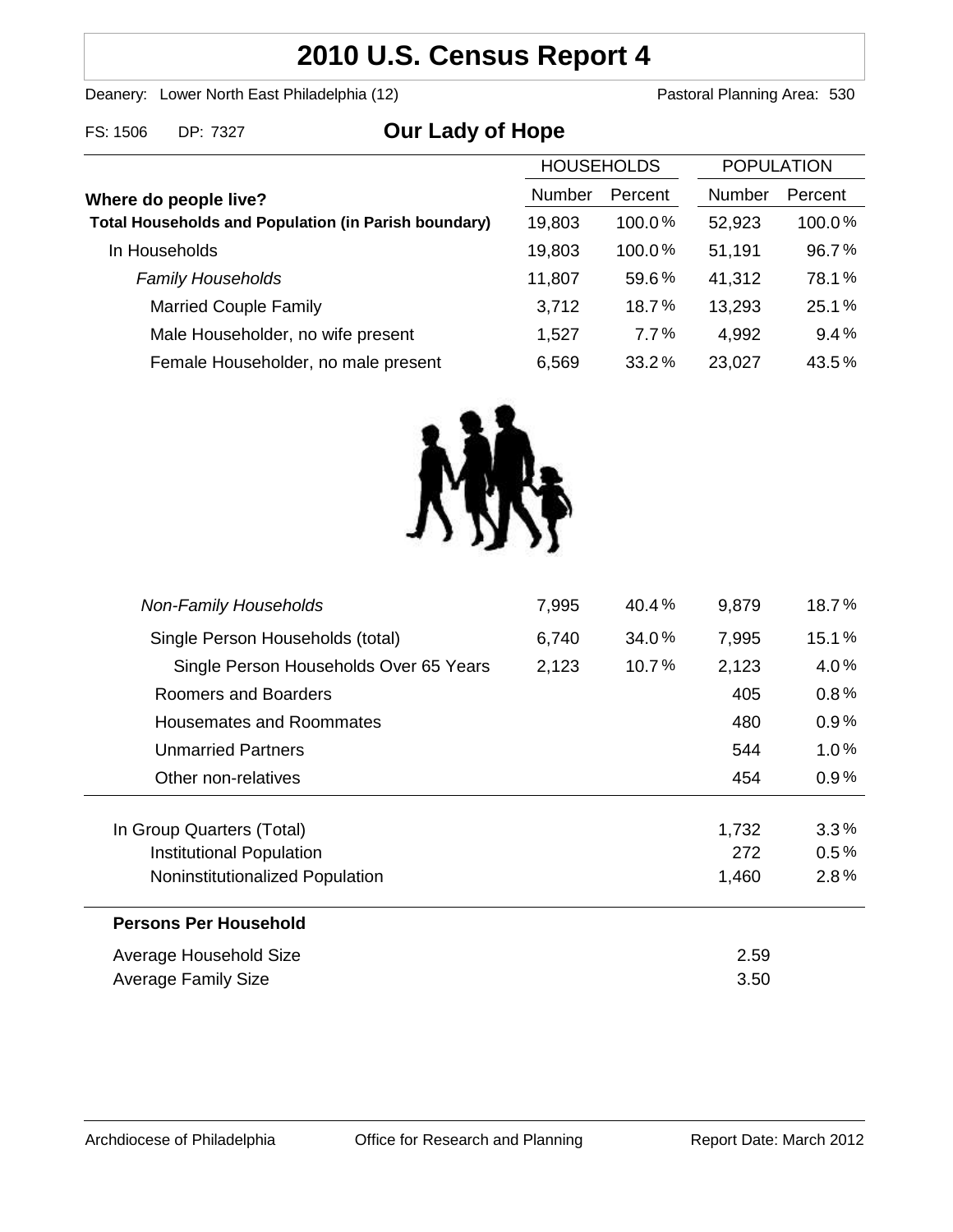# **2010 U.S. Census Report 4**

Deanery: Lower North East Philadelphia (12) Deanery: Lower North East Philadelphia (12)

FS: 1506 DP: 7327 **Our Lady of Hope**

|                                                      |        | <b>POPULATION</b> |  |
|------------------------------------------------------|--------|-------------------|--|
| Where do Children - Under Age 18 Live?               | Number | Percent           |  |
| Total Children - Under Age 18 (in Parish boundary)   | 13,409 | 100.0%            |  |
| In Households                                        | 13,364 | 99.7%             |  |
| Householder or spouse is under 18                    | 14     | 0.1%              |  |
| With Related:                                        |        |                   |  |
| Married-Couple Family                                | 2,518  | 18.8%             |  |
| Male Householder, No Wife Present                    | 957    | 7.1%              |  |
| Female Householder, No Husband Present               | 6,018  | 44.9%             |  |
| <b>Other Related Householder</b>                     | 731    | 5.4%              |  |
| <b>With Non-Relatives</b>                            | 270    | 2.0%              |  |
| <b>Grandparent Householder</b>                       | 2,856  | 21.3%             |  |
| In Group Quarters                                    | 46     | 0.3%              |  |
| Institutionalized population                         | 41     | 0.3%              |  |
| Noninstitutionalized population                      | 4      | 0.0%              |  |
| Where do Adults - Age 65 and Older - Live?           |        |                   |  |
| Total Adults - Age 65 and Older (in Parish boundary) | 6,201  | 100.0%            |  |
| In Households                                        | 6,091  | 98.2%             |  |
| Family Households:                                   | 3,624  | 58.4%             |  |
| Is Householder or Spouse                             | 2,932  | 47.3%             |  |
| With Other Relative Householder                      | 265    | 4.3%              |  |
| With Non-Related Householder                         | 79     | 1.3%              |  |
| is Parent                                            | 315    | 5.1%              |  |
| is Parent-in-Law                                     | 32     | 0.5%              |  |
| In Non-family Households:                            | 2,467  | 39.8%             |  |
| Male Living Alone                                    | 704    | 11.4%             |  |
| Male not Living Alone                                | 92     | 1.5%              |  |
| Female Living Alone                                  | 1,419  | 22.9%             |  |
| Female not Living Alone                              | 94     | 1.5%              |  |
| Other                                                | 158    | 2.5%              |  |
| In Group Quarters                                    | 111    | 1.8%              |  |
| Institutionalized population                         | 50     | 0.8%              |  |
| Noninstitutionalized population                      | 60     | 1.0%              |  |
| Housing Units in the Parish boundary                 |        |                   |  |
| <b>Total Housing Units</b>                           | 24,012 | 100.0%            |  |
| Occupied                                             | 19,803 | 82.5%             |  |
| Owner-Occupied                                       | 9,978  | 41.6%             |  |
| Renter-Occupied                                      | 9,825  | 40.9%             |  |
| Vacant                                               | 4,210  | 17.5%             |  |

Archdiocese of Philadelphia **Office for Research and Planning** Report Date: March 2012